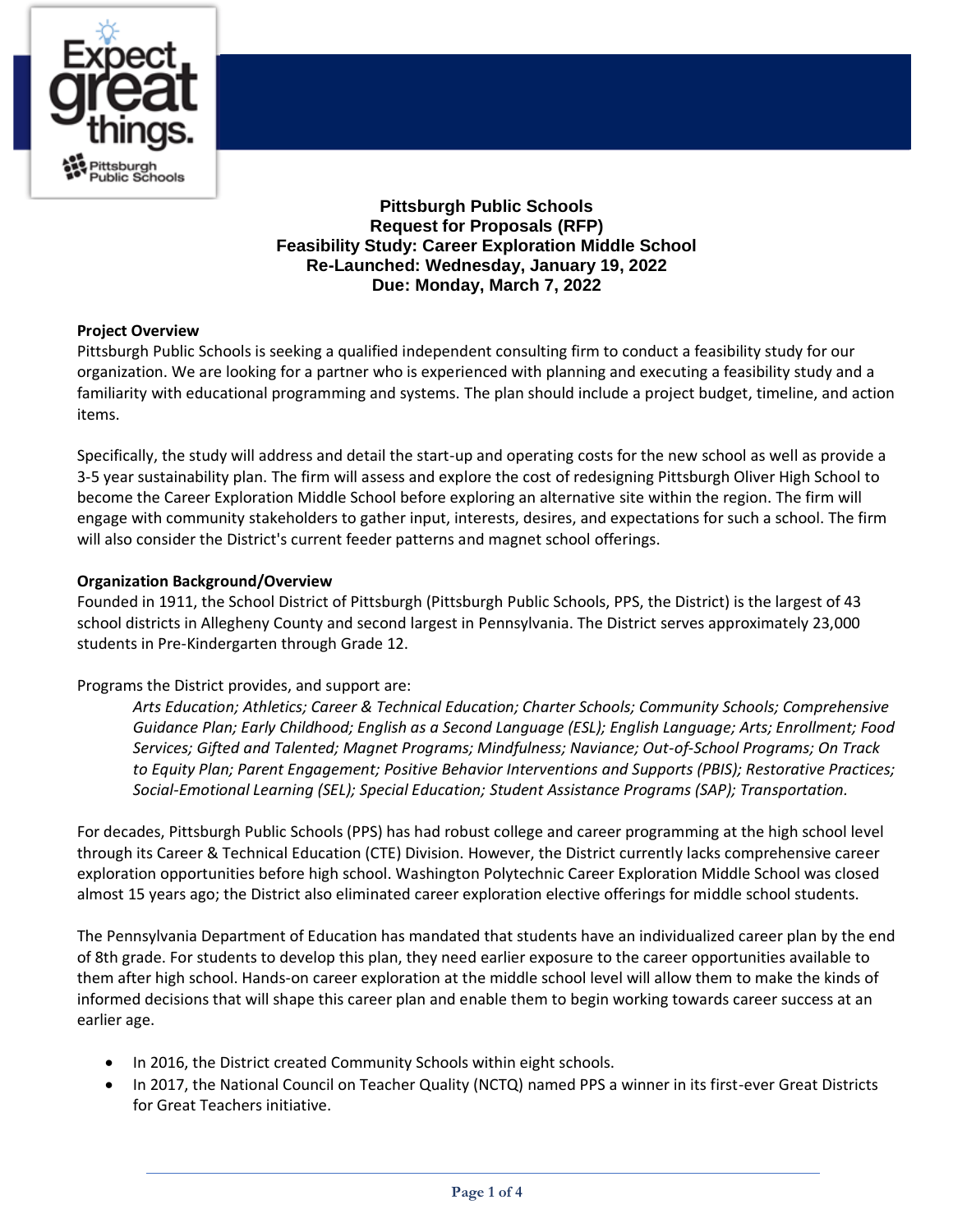

• In 2017, PPS: 1) announced its participation in the Dynamic Learning Project driven by Google, which provides coaching and technology to teachers at 50 underserved middle schools across the country, three of which are in PPS; and 2) partnered with CMU and Microsoft to expand TEALS (Technology, Education & Literacy in Schools) access to Advanced Placement Computer Science at eight schools.

- PPS has won the Best Musical Budget Level I prize at the Kelly Awards for five consecutive years. In 2018, Pittsburgh CAPA (Creative and Performing Arts) won Best Musical Budget Level 2 prize for Les Misérables.
- In 2019, PPS partnered its Career and Technical Education (CTE) Program with its Early Childhood Program. Students earn two credentials: Child Development Associate Preschool and Child Development Associate Infant-Toddler. There are 16 CTE programs across PPS. A CCAC partnership enables students to earn college credits in Health Careers Technology, Culinary Arts, or RHVAC.
- 2020 marked the eleventh Summer Dreamers Academy—a premier PPS summer camp combating summer learning loss. It has served more than 20,000 students combined.

# **Mission and Vision**

# **Mission:**

The Pittsburgh Public Schools will be one of America's premier school districts, student-focused, well-managed, and innovative. We will hold ourselves accountable for preparing all children to achieve academic excellence and strength of character so that they can succeed in all aspects of life.

### **Vision:**

All students will graduate high school, college, career, and life-ready prepared to complete a two-or four-year college degree or workforce certification.

#### District Beliefs

- All children can learn at high levels.
- Teachers have a profound impact on student development and should have ample training, support, and resources.
- Education begins with a safe and healthy learning environment.
- Families are an essential part of the educational process.
- A commitment from the entire community is necessary to build a culture that encourages student achievement.
- Improvement in education is guided by consistent and effective leadership.
- Central Office exists to serve students and schools.

# **Current Situation**

A goal of the District's Strategic Plan is to modernize its footprint and ensure fiscal sustainability for its future. Part of this work includes exploration reconfiguring schools to create a new school. The Oliver High School building is located on the Northside of Pittsburgh and is currently being utilized to house District staff offices and a special education program.

The District's thinking on this has been informed by its: 1) discussions that occurred during its most recent, districtwide strategic planning process, which included discussions about how to expand Career and Technical Education career pathway options to middle students to make informed decisions in high school and 2) feedback received from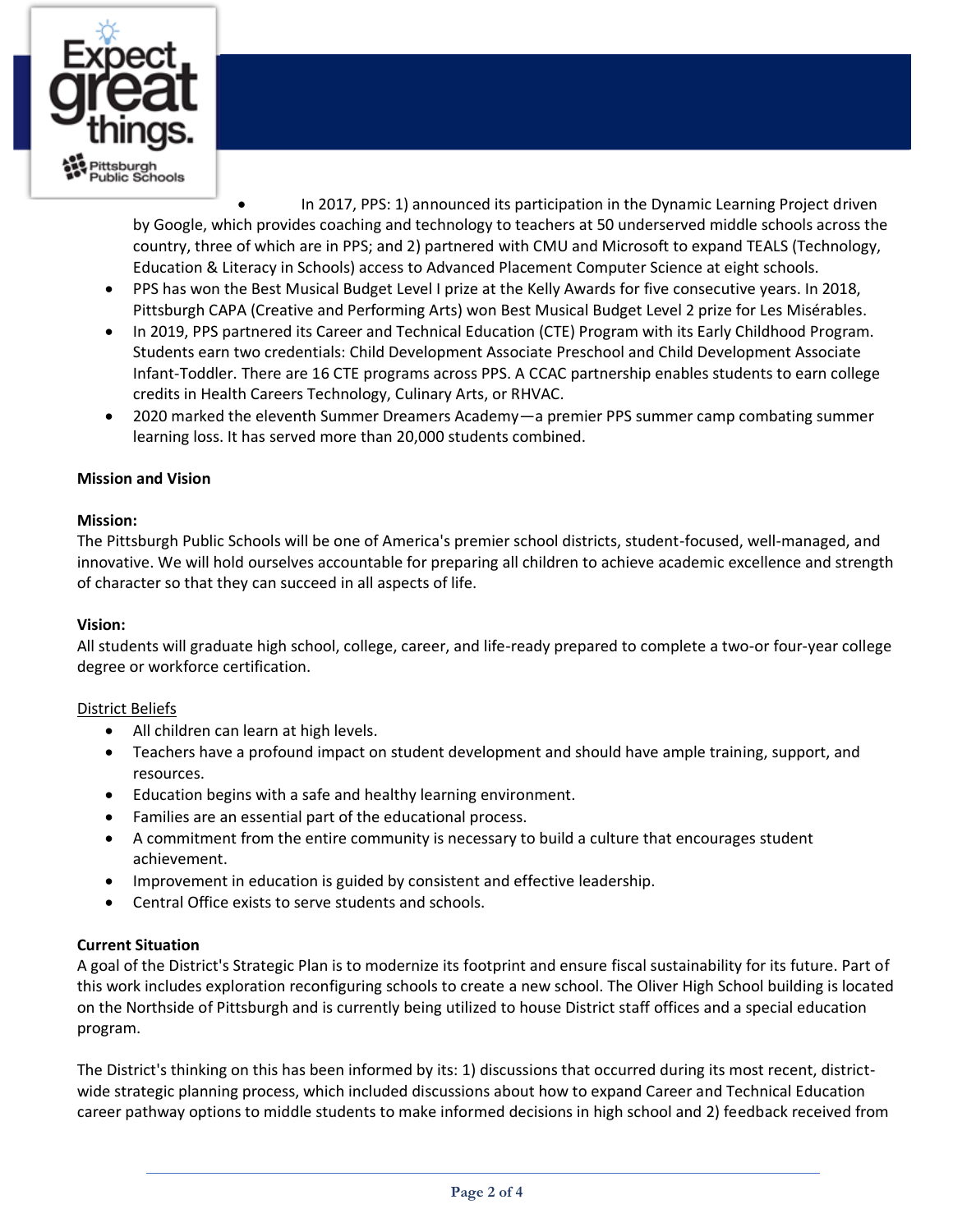

employers and other partners to the District on projected shifts in professions and the changing regional economy and 3) long-term financial forecasts.

These are big goals that require detailed planning. These three categories intertwine, thus creating parameters around eventual designs. Because of the intricacy of this work, the District seeks to acquire external expertise to aid us in examining the most feasible options without losing innovative thinking along the way. Big ideas are easy to create but not always easy to break down and build into structures, rituals, and routines that support real change at the intuitive level.

The proposed feasibility study will encompass more than just budgetary needs. The study will include but is not limited to architectural and education program design and curriculum design, partnership development, and teacher training and professional development to ensure students are supported within this new school design. Community engagement and parental input will be key to implementing the career middle school; the final design should include a plan and structure for this priority.

# **Study Objectives**

The District has regularly convened a career exploration middle school strategic planning design team over the past two years. The membership of this team includes senior leaders within the District, Career and Technical Education staff, Board members, the President of the Pittsburgh Federation of Teachers, employers, foundation leaders, and other external stakeholders. The Superintendent of Schools convened this group; Angela Mike, Executive Director of Career and Technical Education, is the facilitator. This working group will continue to meet during the feasibility study and serve as a resource.

Students from Carnegie Mellon University's (CMU) Heinz School provided research to inform this committee's work. (Please see the attached report.) That research focused on future workforce needs and examples of how public schools around the country are responding to those needs. CMU was not paid for this research, as it was conducted as part of a problem-based learning class at the university with the District's real-world need serving as the students' final.

The committee's work is also informed by the District's On Track to Equity Plan, its Comprehensive Guidance Plan, and PA Career Education and Work Standards with benchmarks at grades 3,5,8,11. (Please see a copy of each attached.) Angela Mike, Executive Director for Career and Technical Education, will serve as the primary contact.

- The Feasibility Study Consultant will be on-boarded in April 2022 by Angela Mike. The onboarding process will include initial meetings with the District's Interim Superintendent of Schools, Dr. Wayne Walters, and the Chief of Staff, Errika Fearbry Jones.
- The Feasibility Study Consultant will include a proposed Scope of Work in response to the RFP. The scope of work will serve as the basis of the contract. Once the selection process is completed, the Consultant may be asked to adjust the scope before a final agreement is signed and approved by the Board. The work will occur from April 1, 2022, through April 29, 2023.
- Regular debriefing sessions will be required. These debriefing sessions will occur at a minimum every other month with the Executive Director of Career and Technical Education and the Chief of Staff. Career Exploration Middle School Design Team may request additional debriefing sessions.